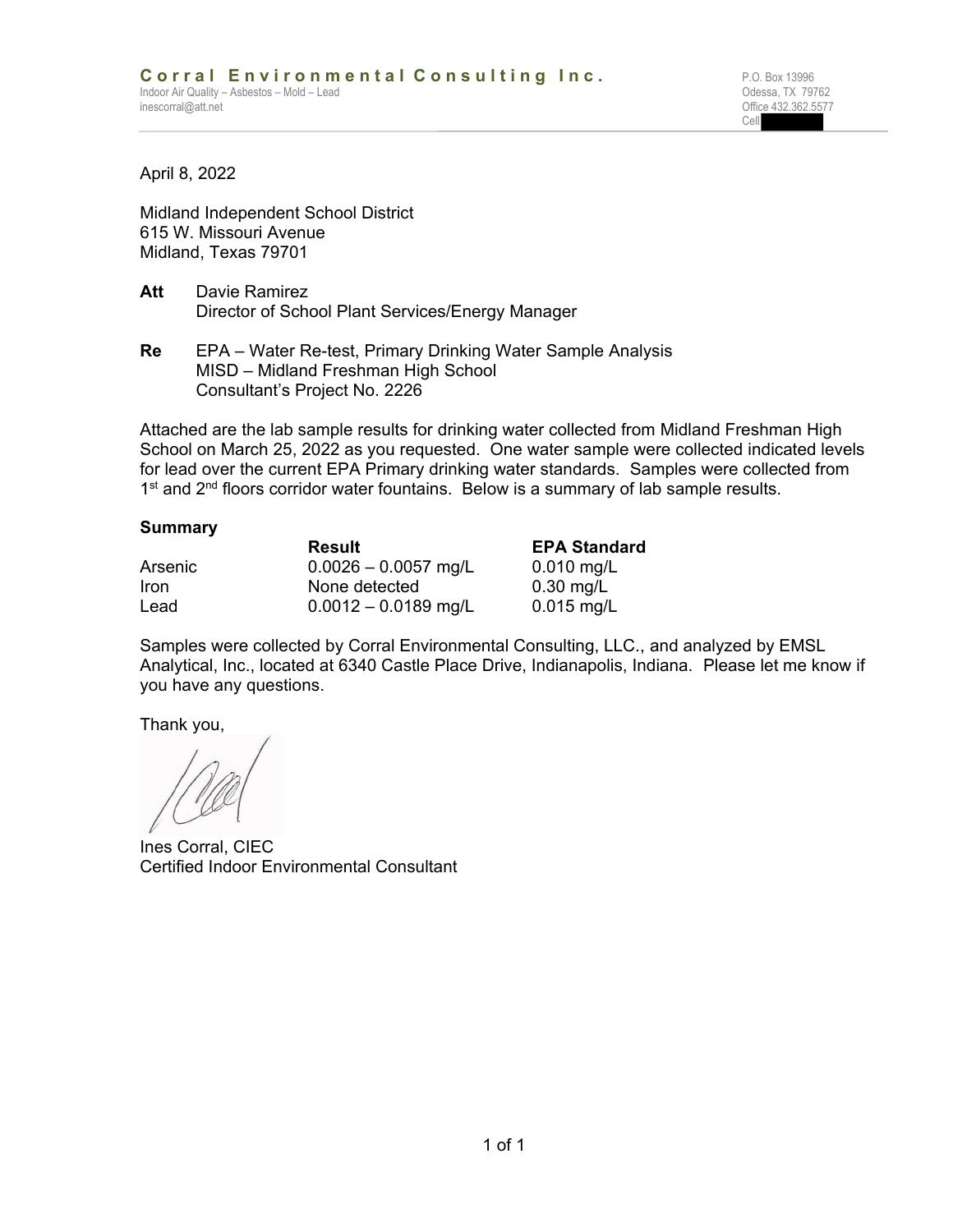

Attn:

4/5/2022

# **Ines Corral Corral Environmental Consulting, LLC** PO Box 13996 Odessa, TX 79768 Phone: (432) 362-5577

Fax: (432) 362-5576

The following analytical report covers the analysis performed on samples submitted to EMSL Analytical, Inc. on 3/28/2022. The results are tabulated on the attached data pages for the following client designated project:

### 2226-MISD, MIDLAND FRESHMAN

The reference number for these samples is EMSL Order #162206382. Please use this reference when calling about these samples. If you have any questions, please do not hesitate to contact me at (317) 803-2997.

Approved By:

.<br>Kuchenbrod

Aleksandrea Kuchenbrod, Inorganic Chemisry Lab **Manager** 

EPA Limit for Lead in Drinking Water is 0.015 mg/L

Report amended 04/05/2022 15:25:14 Replaces initial report from 04/04/2022 16:28:00 Client want results in mg/l.

The samples associated with this report were received in good condition unless otherwise noted. This report relates only to those items tested as received by the laboratory. The QC data associated with the sample results meet the recovery and precision requirements established by the NELAP, unless specifically indicated. All results for soil samples are reported on a dry weight basis, unless otherwise noted. This report may not be reproduced except in full and without written approval by EMSL Analytical, Inc.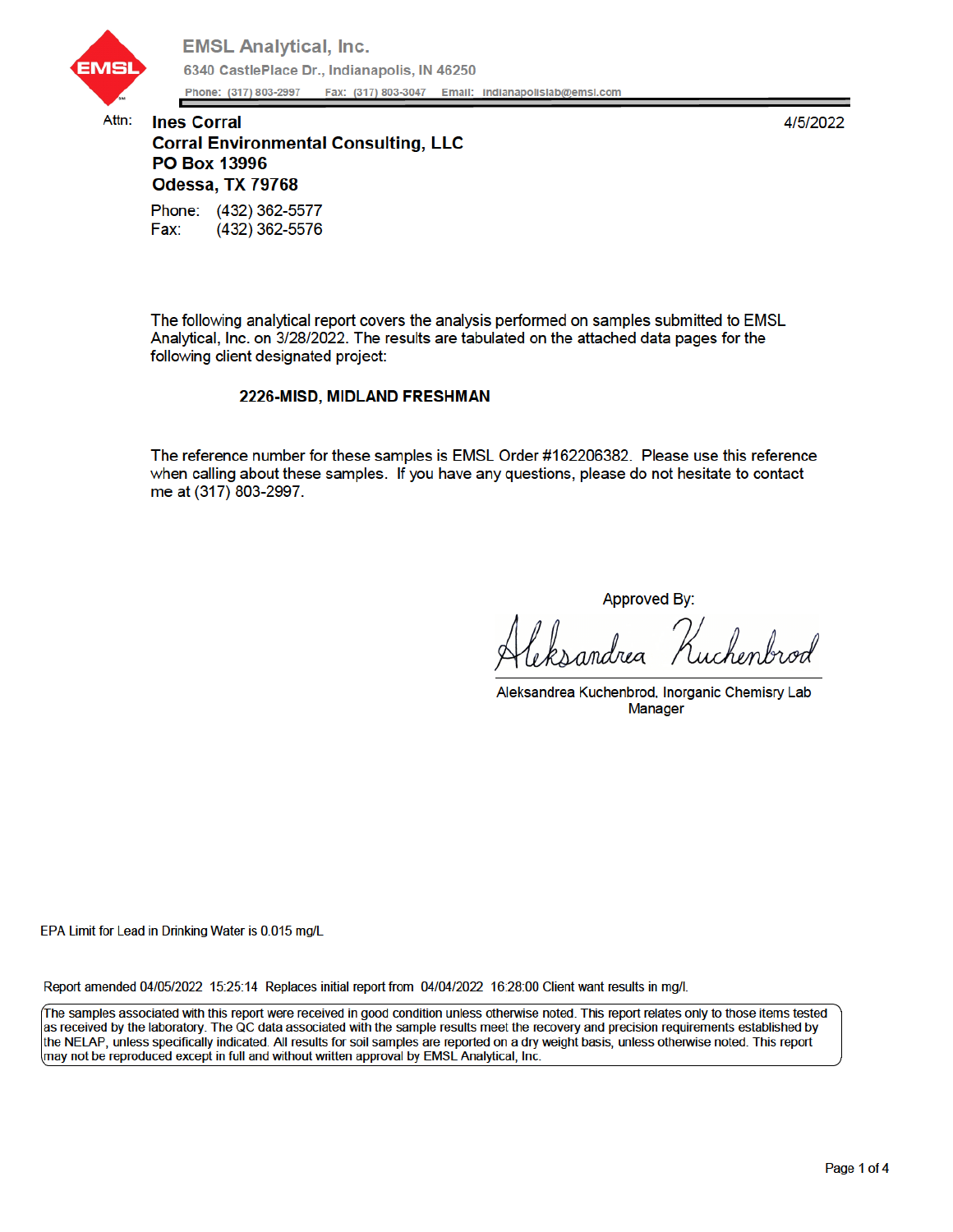

|                                                                                        |                                                  | <b>Analytical Results</b> |                 |                      |                        |           |                                   |           |
|----------------------------------------------------------------------------------------|--------------------------------------------------|---------------------------|-----------------|----------------------|------------------------|-----------|-----------------------------------|-----------|
| <b>Client Sample Description</b>                                                       | $\mathbf{1}$<br>2226-MISD, MIDLAND FRESHMAN-DRAW |                           | Collected:      | 3/25/2022            |                        | Lab ID:   | 162206382-0001                    |           |
| <b>Method</b>                                                                          | <b>Parameter</b>                                 | <b>Result</b>             | <b>RL Units</b> |                      | Prep<br>Date & Analyst |           | <b>Analysis</b><br>Date & Analyst |           |
| <b>METALS</b>                                                                          |                                                  |                           |                 |                      |                        |           |                                   |           |
| 200.8                                                                                  | Arsenic                                          | 0.0028                    | $0.0025$ mg/L   |                      | 4/4/2022               | <b>KK</b> | 4/4/2022 13:37                    | <b>KK</b> |
| 200.8                                                                                  | Iron                                             | <b>ND</b>                 | 0.10 mg/L       |                      | 4/4/2022               | <b>KK</b> | 4/4/2022 13:37                    | KK        |
| 200.8                                                                                  | Lead                                             | 0.0134                    | 0.00100 mg/L    |                      | 4/4/2022               | <b>KK</b> | 4/4/2022 13:37                    | <b>KK</b> |
| <b>Client Sample Description</b>                                                       | 1B<br>2226-MISD, MIDLAND FRESHMAN-FLUSH          |                           | Collected:      | 3/25/2022            |                        | Lab ID:   | 162206382-0002                    |           |
| Method                                                                                 | <b>Parameter</b>                                 | <b>Result</b>             | <b>RL Units</b> |                      | Prep<br>Date & Analyst |           | <b>Analysis</b><br>Date & Analyst |           |
| <b>METALS</b>                                                                          |                                                  |                           |                 |                      |                        |           |                                   |           |
| 200.8                                                                                  | Arsenic                                          | 0.0042                    | $0.0025$ mg/L   |                      | 4/4/2022               | ΚK        | 4/4/2022 13:39                    | KK        |
| 200.8                                                                                  | Iron                                             | <b>ND</b>                 | $0.10$ mg/L     |                      | 4/4/2022               | <b>KK</b> | 4/4/2022 13:39                    | <b>KK</b> |
| 200.8                                                                                  | Lead                                             | 0.0133                    | 0.00100 mg/L    |                      | 4/4/2022               | <b>KK</b> | 4/4/2022 13:39                    | KK.       |
| $\overline{2}$<br><b>Client Sample Description</b><br>2226-MISD, MIDLAND FRESHMAN-DRAW |                                                  |                           | Collected:      | 3/25/2022<br>Lab ID: |                        |           | 162206382-0003                    |           |
| <b>Method</b>                                                                          | <b>Parameter</b>                                 | <b>Result</b>             | <b>RL Units</b> |                      | Prep<br>Date & Analyst |           | <b>Analysis</b><br>Date & Analyst |           |
| <b>METALS</b>                                                                          |                                                  |                           |                 |                      |                        |           |                                   |           |
| 200.8                                                                                  | Arsenic                                          | 0.0032                    | $0.0025$ mg/L   |                      | 4/4/2022               | <b>KK</b> | 4/4/2022 13:41                    | <b>KK</b> |
| 200.8                                                                                  | Iron                                             | <b>ND</b>                 | $0.10$ mg/L     |                      | 4/4/2022               | KK        | 4/4/2022 13:41                    | ΚK        |
| 200.8                                                                                  | Lead                                             | 0.0189                    | $0.00100$ mg/L  |                      | 4/4/2022               | ΚK        | 4/4/2022 13:41                    | KK.       |
| <b>Client Sample Description</b>                                                       | 2B<br>2226-MISD, MIDLAND FRESHMAN-FLUSH          |                           | Collected:      | 3/25/2022            |                        | Lab ID:   | 162206382-0004                    |           |
| <b>Method</b>                                                                          | <b>Parameter</b>                                 | <b>Result</b>             | <b>RL Units</b> |                      | Prep<br>Date & Analyst |           | <b>Analysis</b><br>Date & Analyst |           |
| <b>METALS</b>                                                                          |                                                  |                           |                 |                      |                        |           |                                   |           |
| 200.8                                                                                  | Arsenic                                          | 0.0057                    | $0.0025$ mg/L   |                      | 4/4/2022               | <b>KK</b> | 4/4/2022 13:51                    | <b>KK</b> |
| 200.8                                                                                  | Iron                                             | <b>ND</b>                 | $0.10$ mg/L     |                      | 4/4/2022               | KΚ        | 4/4/2022 13:51                    | <b>KK</b> |
| 200.8                                                                                  | Lead                                             | 0.00260                   | 0.00100 mg/L    |                      | 4/4/2022               | ΚK        | 4/4/2022 13:51                    | <b>KK</b> |
|                                                                                        |                                                  |                           |                 |                      |                        |           |                                   |           |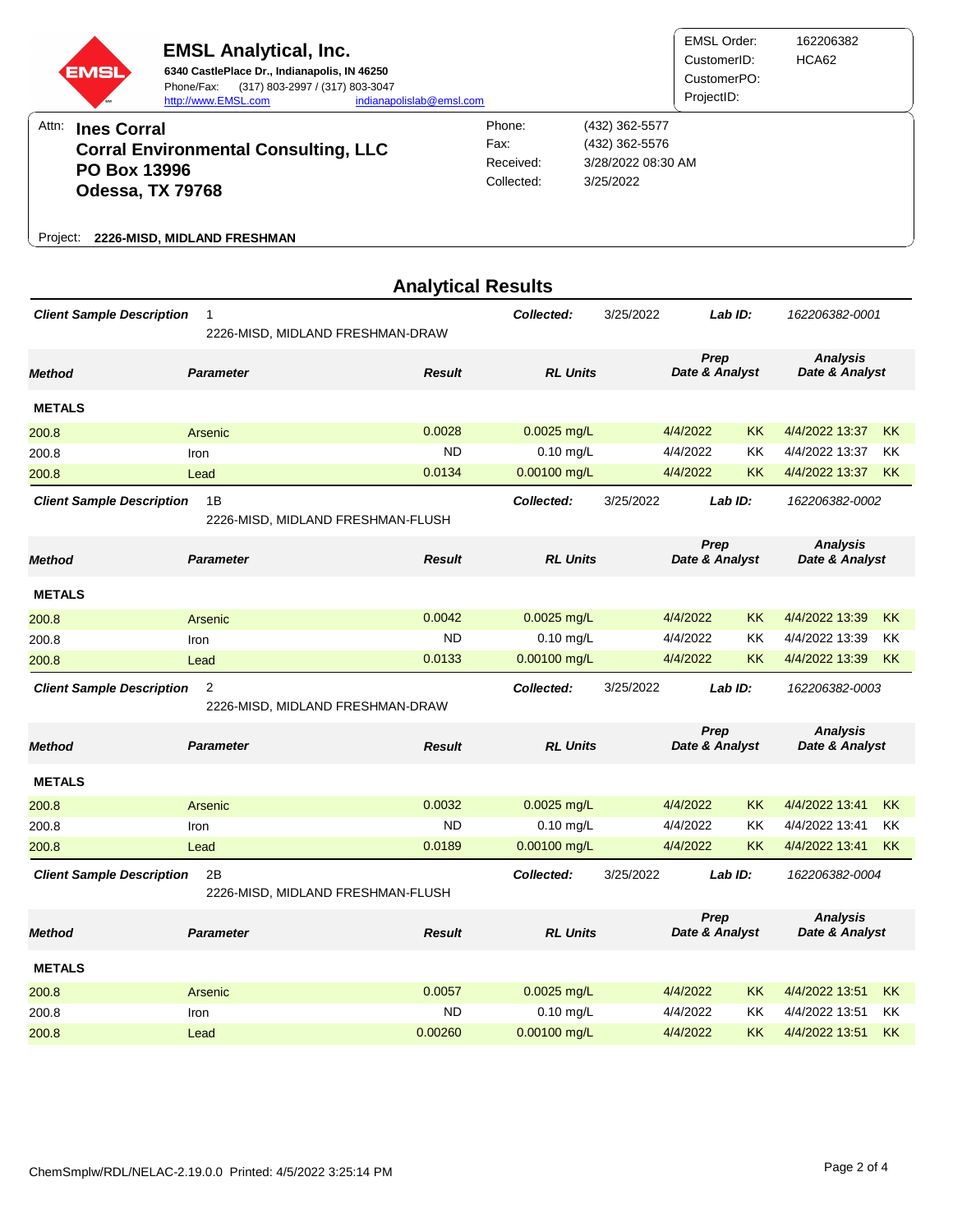

|                                                                             |                  | <b>Analytical Results</b>         |                 |                      |                        |                        |                                   |           |
|-----------------------------------------------------------------------------|------------------|-----------------------------------|-----------------|----------------------|------------------------|------------------------|-----------------------------------|-----------|
| <b>Client Sample Description</b>                                            | 3                | 2226-MISD, MIDLAND FRESHMAN-DRAW  | Collected:      | 3/25/2022            | Lab ID:                |                        | 162206382-0005                    |           |
| <b>Method</b>                                                               | <b>Parameter</b> | <b>Result</b>                     | <b>RL Units</b> |                      | Prep<br>Date & Analyst |                        | <b>Analysis</b><br>Date & Analyst |           |
| <b>METALS</b>                                                               |                  |                                   |                 |                      |                        |                        |                                   |           |
| 200.8                                                                       | Arsenic          | 0.0026                            | $0.0025$ mg/L   |                      | 4/4/2022               | KK                     | 4/4/2022 13:53                    | <b>KK</b> |
| 200.8                                                                       | Iron             | <b>ND</b>                         | $0.10$ mg/L     |                      | 4/4/2022               | ΚK                     | 4/4/2022 13:53                    | KK        |
| 200.8                                                                       | Lead             | 0.00126                           | 0.00100 mg/L    |                      | 4/4/2022               | <b>KK</b>              | 4/4/2022 13:53                    | <b>KK</b> |
| <b>Client Sample Description</b><br>3B<br>2226-MISD, MIDLAND FRESHMAN-FLUSH |                  |                                   | Collected:      | 3/25/2022            |                        | Lab ID:                | 162206382-0006                    |           |
| <b>Method</b>                                                               | <b>Parameter</b> | <b>Result</b>                     | <b>RL Units</b> |                      |                        | Prep<br>Date & Analyst | <b>Analysis</b><br>Date & Analyst |           |
| <b>METALS</b>                                                               |                  |                                   |                 |                      |                        |                        |                                   |           |
| 200.8                                                                       | Arsenic          | 0.0040                            | $0.0025$ mg/L   |                      | 4/4/2022               | <b>KK</b>              | 4/4/2022 13:55                    | <b>KK</b> |
| 200.8                                                                       | Iron             | <b>ND</b>                         | $0.10$ mg/L     |                      | 4/4/2022               | KK                     | 4/4/2022 13:55                    | KK        |
| 200.8                                                                       | Lead             | 0.00214                           | 0.00100 mg/L    |                      | 4/4/2022               | <b>KK</b>              | 4/4/2022 13:55                    | KK.       |
| <b>Client Sample Description</b>                                            | 4                | 2226-MISD, MIDLAND FRESHMAN-DRAW  | Collected:      | 3/25/2022            |                        | $Lab$ $ID:$            | 162206382-0007                    |           |
| <b>Method</b>                                                               | <b>Parameter</b> | <b>Result</b>                     | <b>RL Units</b> |                      | Prep<br>Date & Analyst |                        | <b>Analysis</b><br>Date & Analyst |           |
| <b>METALS</b>                                                               |                  |                                   |                 |                      |                        |                        |                                   |           |
| 200.8                                                                       | Arsenic          | 0.0029                            | $0.0025$ mg/L   |                      | 4/4/2022               | <b>KK</b>              | 4/4/2022 13:57                    | <b>KK</b> |
| 200.8                                                                       | Iron             | <b>ND</b>                         | $0.10$ mg/L     |                      | 4/4/2022               | KK                     | 4/4/2022 13:57                    | KK        |
| 200.8                                                                       | Lead             | 0.00262                           | 0.00100 mg/L    |                      | 4/4/2022               | KK                     | 4/4/2022 13:57                    | KK        |
| <b>Client Sample Description</b><br>4B                                      |                  | 2226-MISD, MIDLAND FRESHMAN-FLUSH | Collected:      | 3/25/2022<br>Lab ID: |                        |                        | 162206382-0008                    |           |
| <b>Method</b>                                                               | <b>Parameter</b> | <b>Result</b>                     | <b>RL Units</b> |                      | Prep<br>Date & Analyst |                        | <b>Analysis</b><br>Date & Analyst |           |
| <b>METALS</b>                                                               |                  |                                   |                 |                      |                        |                        |                                   |           |
| 200.8                                                                       | Arsenic          | 0.0057                            | $0.0025$ mg/L   |                      | 4/4/2022               | <b>KK</b>              | 4/4/2022 13:59                    | <b>KK</b> |
| 200.8                                                                       | Iron             | <b>ND</b>                         | $0.10$ mg/L     |                      | 4/4/2022               | KK                     | 4/4/2022 13:59                    | ΚK        |
| 200.8                                                                       | Lead             | 0.00267                           | 0.00100 mg/L    |                      | 4/4/2022               | KK                     | 4/4/2022 13:59                    | <b>KK</b> |